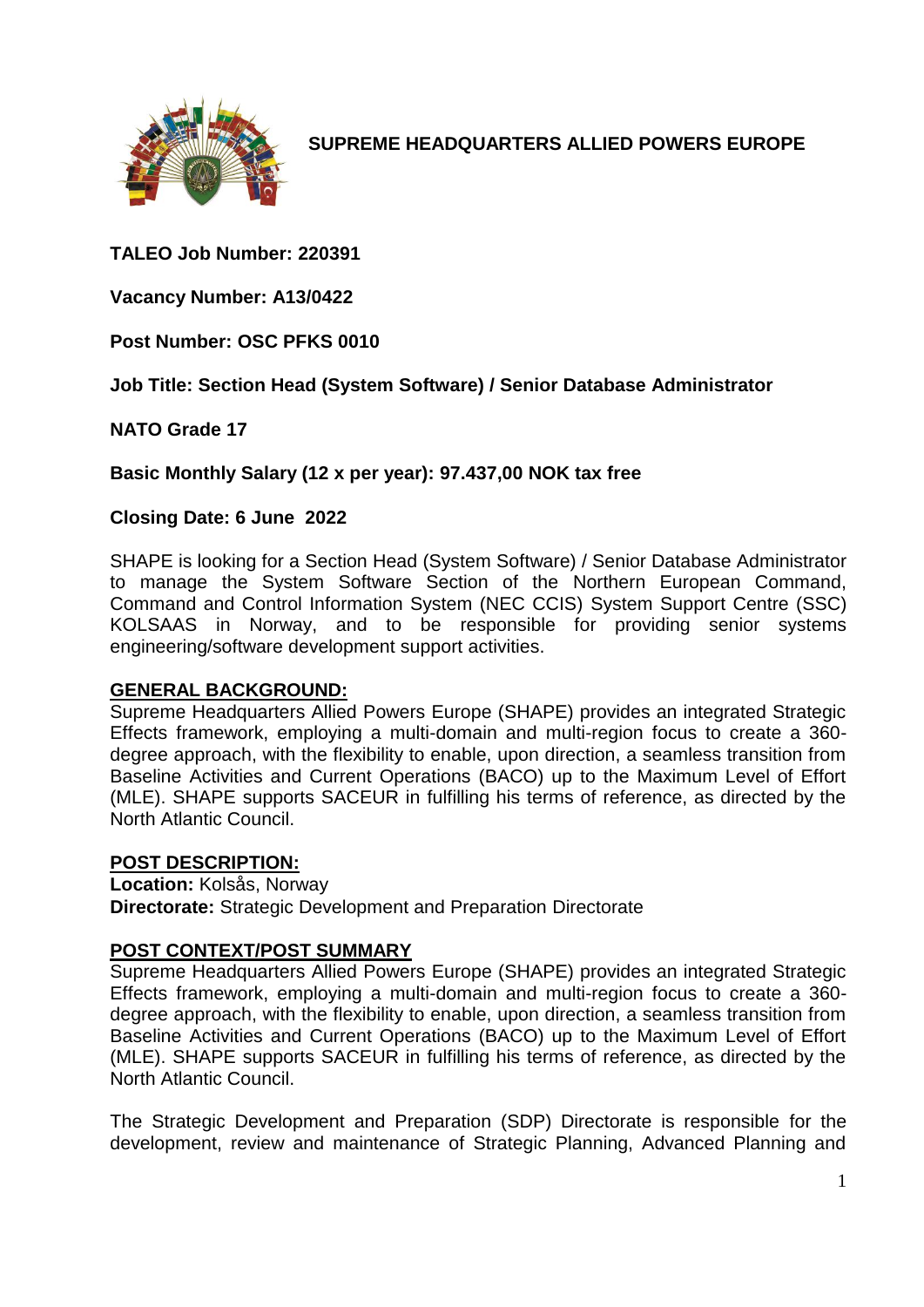Crisis Planning products for ACO; contributes to the development of strategic policy and concepts for ACO; preparation of the NATO Command Structure (NCS) and declared forces for current and future operations across the full spectrum of mission areas; developing Education, Training, Exercise and Evaluation (ETEE) direction and guidance in line with strategic policy; ensuring that forces are prepared in accordance with evaluation criteria; oversees and executes the ACO Lessons Learned (LL) process.

The Strategic Development of Forces Division (SDF) will coordinate and assure the synchronization and cohesion of all issues related to the development, generation and readiness of NATO forces and force capabilities. SDF will be responsible for generating forces and reporting force readiness, coordinating ACO's contribution to NATO Defence Planning Process, identifying capability gaps and force operational requirements for desired effects, and providing expertise for concepts, policies, and force standards that facilitate the development of comprehensive, interoperable, and prepared forces through Baseline Activities and Current Operations, Crises and/or Maximum Level of Effort.

The NEC CCIS System Support Centre KOLSAAS is responsible for the development and maintenance of the Northern European Command, Command and Control Information System (NEC CCIS). The SSC performs perfective, adaptive and corrective maintenance of NEC CCIS to ensure compliance with NATO and national operational and technical requirements. The SSC also provides CCIS support to NATO and national units during live operations and exercises.

This post is the Chief of System Software Section managing all activities of the Section. The post also provides senior systems engineering/software development support to the System Engineering and Implementation Section.

### **PRINCIPAL DUTIES**

The incumbent's duties are:

- 1) Supervises and participates in all aspects of architecture, design, planning and maintenance of the NEC CCIS database and database schema, including database replication.
- 2) Develops internal database development standards and best practices for the database development done by the SSC.
- 3) Enforces said internal database development standards and best practices to ensure that they are in use by the NEC CCIS development staff.
- 4) Advises on implementation and use of new database functionality, including database replication.
- 5) Advises on data management policy and procedures for the NEC CCIS.
- 6) Develops and maintains software tools used for maintaining the NEC CCIS databases.
- 7) Monitors database performance and implements changes as appropriate.
- 8) Performs import of relevant data from external agencies.
- 9) Maintains database management software.
- 10) Produces tools and procedures for data migration in connection with NEC CCIS software upgrades.
- 11) Advises on data security issues within NEC CCIS.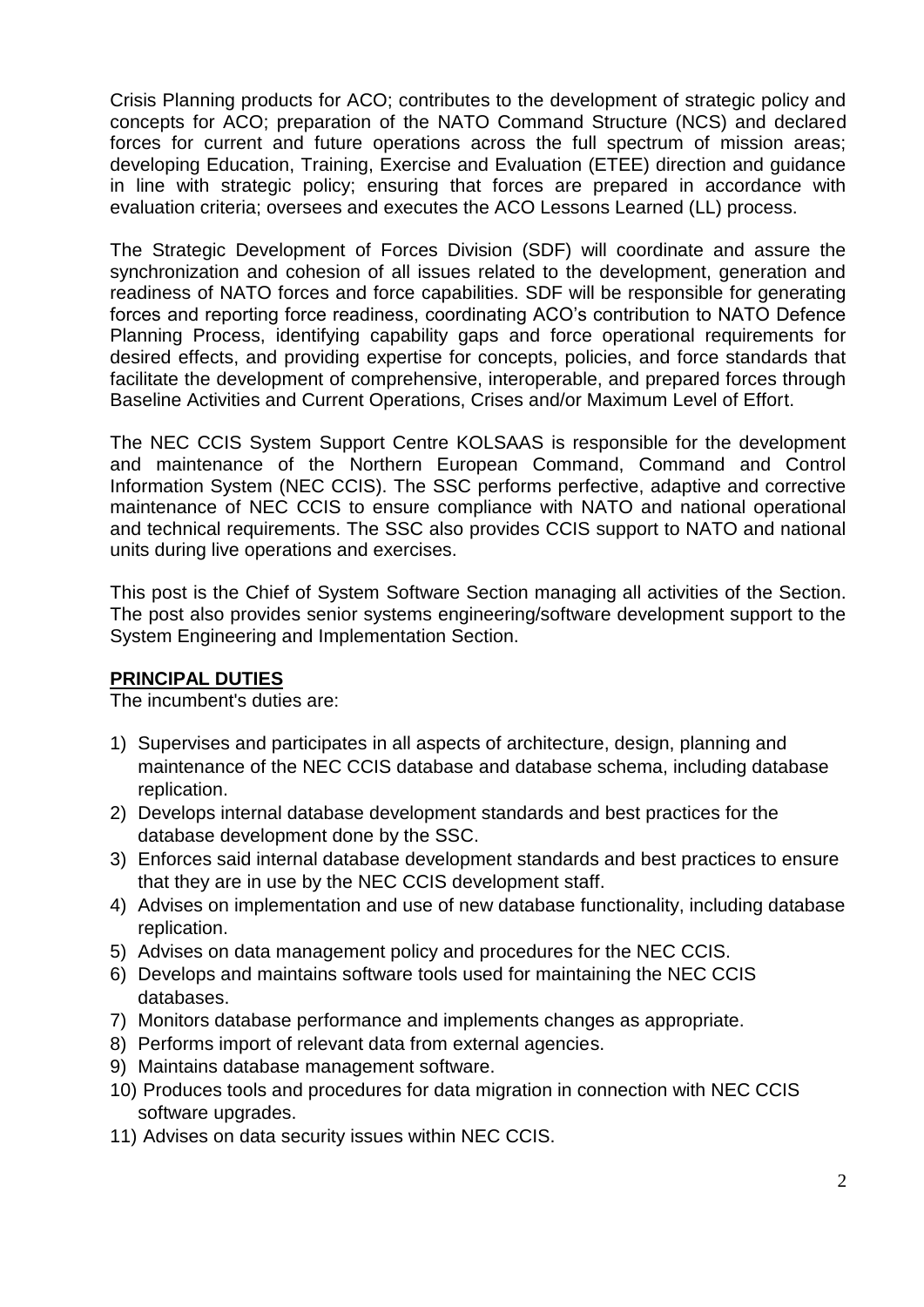- 12) Prepares operational data for exercises and operational use.
- 13) Provides advice and assistance to operational data managers at operational sites.
- 14) Provides advice and assistance to database administrators at operational sites.
- 15) Prepares and maintains database documentation as changes are implemented.
- 16) Participates in the design and development of generic database interfaces between NEC CCIS and other systems.
- 17) Aids in the form of problem resolution to the development team in the System Engineering and Implementation Section.
- 18) Advises on technology choices for NEC CCIS.
- 19) Regularly attends conferences, training courses and seminars.

### **SPECIAL REQUIREMENTS AND ADDITIONAL DUTIES**

The employee may be required to perform a similar range of duties elsewhere within the organisation at the same grade without there being any change to the contract.

The incumbent may be required to undertake operational deployments and/or TDY assignments both within and outside NATO's boundaries. The work is normally performed in a typical Office environment. Normal Working Conditions apply. The risk of injury is categorized as: No risk / risk might increase when deployed.

### **ESSENTIAL QUALIFICATIONS**

#### **A. Professional/Experience**

- 1) At least 4 years of experience within the field of database administration and/or development of database applications for large scale databases.
- 2) Intimate knowledge and experience with Air C2 system(s).
- 3) Thorough understanding of relational database management systems and standard database languages.
- 4) Detailed knowledge of Oracle and the Oracle development languages and tools, in particular PL/SQL, and network products.
- 5) Detailed knowledge of and extensive experience with XML to include database XML and APIs.
- 6) Broad programming experience from large software projects.
- 7) Practical experience with modern office automation applications.

### **B. Education/Training**

University Degree in computer science or related field and minimum 4 years of relevant experience, or Higher Secondary education and completed advanced vocational training in information technology or related field, leading to a professional qualification or professional accreditation and at least 7 years of relevant experience (of which minimum 5 years post related and minimum 2 years function related experience).

### **C. Language**

English - SLP 3333 (Listening, Speaking, Reading and Writing)

NOTE: The work both oral and written in this post and in this Headquarters as a whole is conducted mainly in English.

### **DESIRABLE QUALIFICATIONS**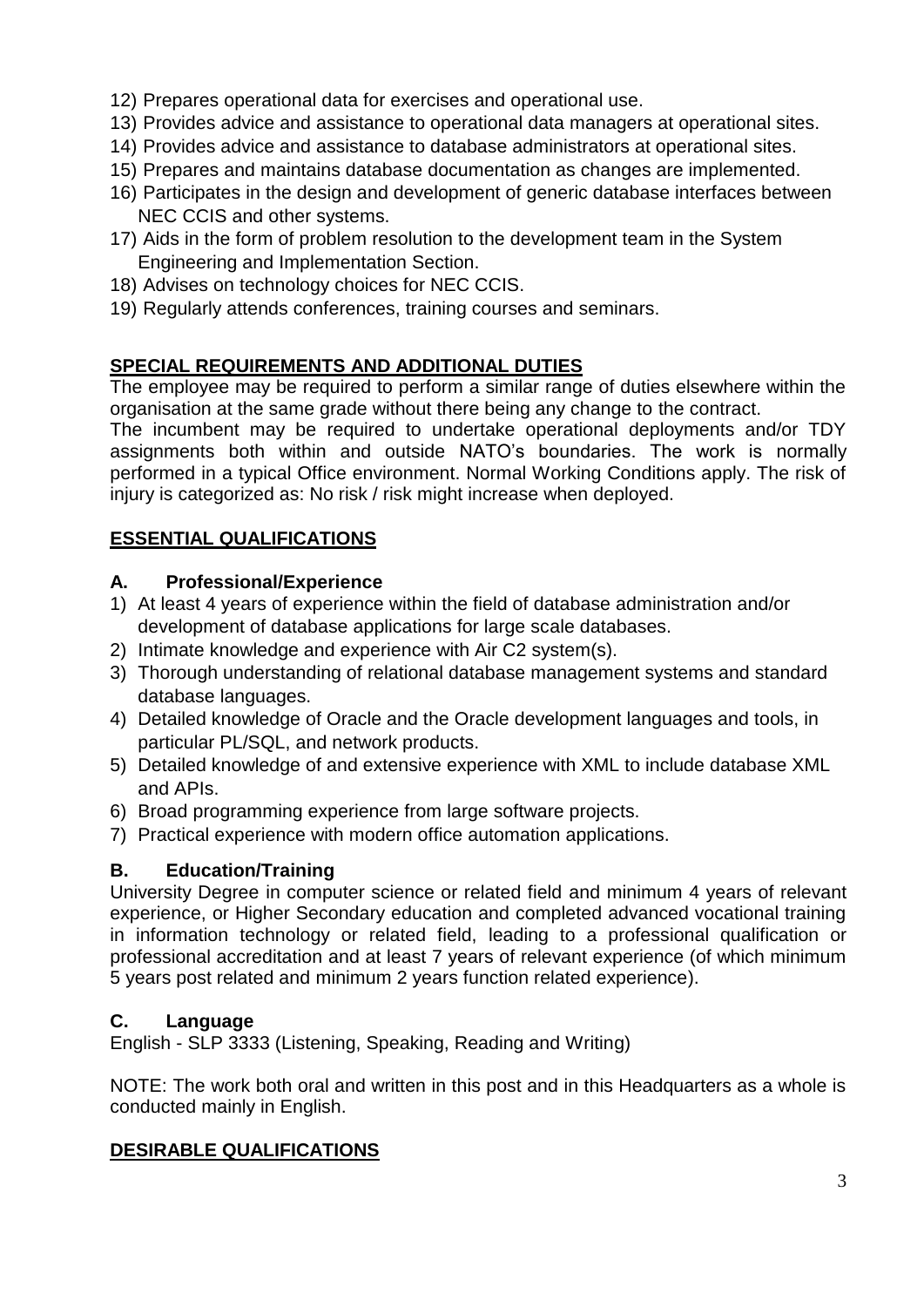# **A. Professional Experience**

1) Practical experience with UNIX operating system and shell scripting.

- 2) Knowledge of NATO Information Systems and networks.
- 3) Experience working in an international organisation, preferably NATO.
- 4) Database architect qualification / experience;

5) Deep RDBMS skills, including PL/SQL programming (triggers, views, types,

constraints, etc), SQL performance analysis, locking mechanisms (two phase commit), Codd's relational model, normal forms.

- 6) Skills and experience with database replication.
- 7) Programming experience (Java, JDBC, C, shell, Python, regexp, Git, etc.).

### **B. Education/Training**

Advanced university degree or equivalent in computer science or similar field. Membership of a professional institution in the fields of Information Systems (IS) / Information Technology.

### **ATTRIBUTES/COMPETENCIES**

*Personal Attributes*: Good interpersonal and communication skills. Must be able to work as a member of a team. An analytical, systematic, and pro-active approach is important. The duties will require a capacity for creative thinking, including the incorporation of emerging technologies and techniques, in addressing the data management implications of operational requirements. The incumbent should be well motivated and capable of working under pressure. Some travel on temporary duty may be required.

*Managerial Responsibilities:* Manages and controls the output of the System Software Section and coordinates with other parts of the NEC CCIS SSC, external agencies and IS service providers to ensure that projects are completed to meet the specified requirements on time and within available funding. As key designer leads ad-hoc design teams to meet specific requirements. There are first line reporting responsibilities for the following numbers of staff: 1× A3/G17; 2× A2/G15.

*Professional Contacts:* Regular exchange of information with operational users of the CCIS. Attends various NATO working groups concerned with CCIS issues. Some working-level contacts with NATO and national agencies/operational units using NEC CCIS. Maintains contact with commercial IS service providers.

*Contribution To Objectives*: This post contributes significantly to the availability and performance of CCIS systems in operation.

This post reports to OSC PFKX 0010 - Commander NEC CCIS SSC KOLSAAS - OF-5.

### **REMARKS:**

This post is subject to an organizational change management process that may affect the reporting lines and managerial responsibilities.

**Type and duration of employment contract**: The post belongs to a limited in time project. The successful candidate will be offered a 3-year definite duration contract,